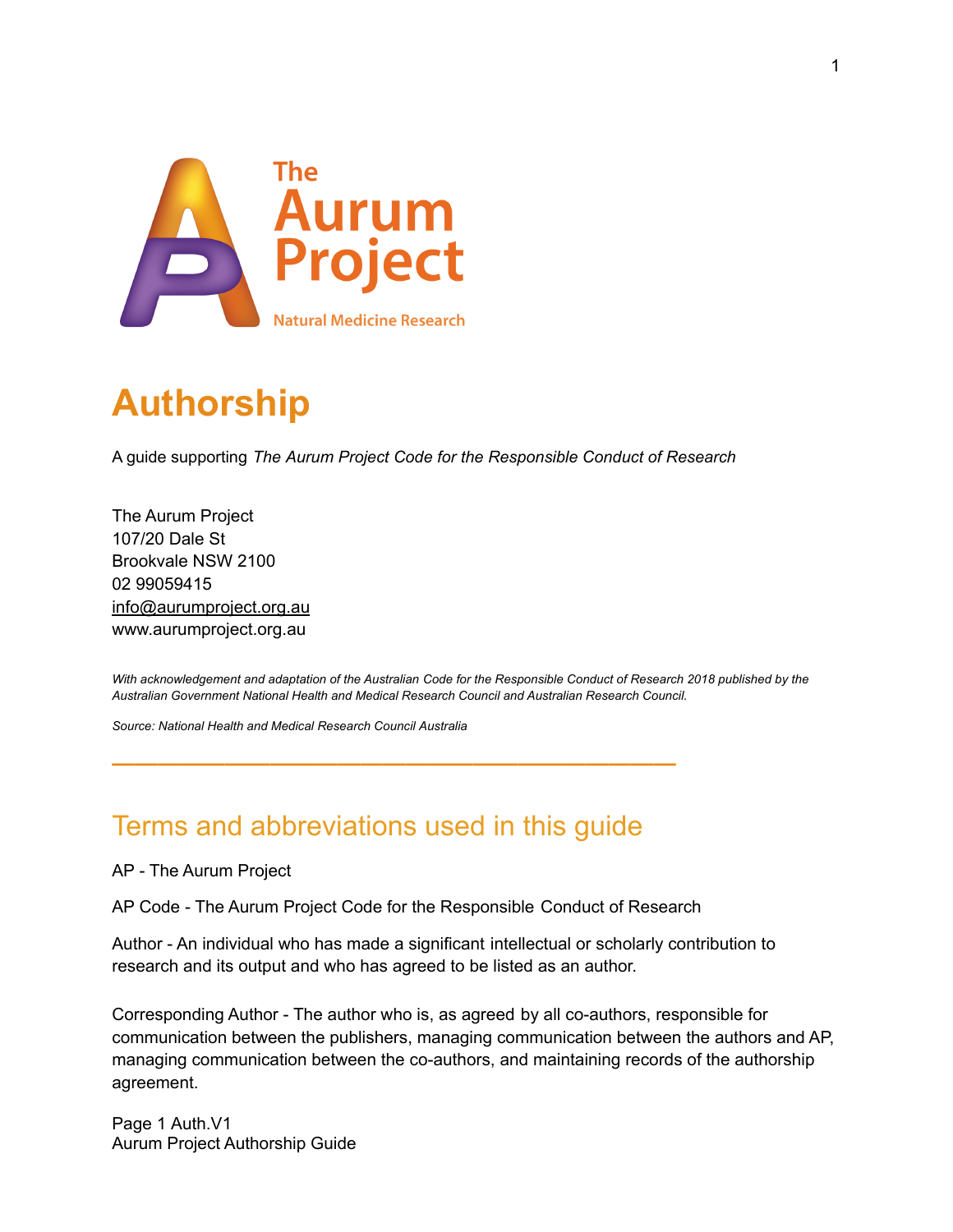Research Output - A research output communicates or makes available the findings of research that may be in hardcopy, electronic or other form. Examples of research outputs include journal articles, book chapters, books, conference papers, blog posts or other social media publications, reports, datasets, patents and patent applications, performances, videos and exhibitions.

## **Introduction**

This guide supports the implementation of The Aurum Project Code for the Responsible Conduct of Research (AP Code), which articulates the broad principles and responsibilities that underpin the responsible conduct of AP research.

Using this guide, AP maintains authorship policies that facilitate the recognition of significant intellectual or scholarly contribution to a research output and reflect that authorship:

- must be an honest reflection of contribution to research
- must be assigned fairly, and consistently with established disciplinary practice
- must be communicated clearly and transparently between contributors to the research.

AP Code and this guide apply to all research conducted under AP auspices.

**—————————————————————————**

## Authorship criteria

An author is an individual who has made a significant intellectual or scholarly contribution to research and its output, and agrees to be listed as an author.

A significant intellectual or scholarly contribution must include one and should include a combination of two or more (although some journals may require a higher threshold) of the following:

- conception and design of the project or output
- acquisition of research data where the acquisition has required significant intellectual judgement, planning, design, or input
- contribution of knowledge, where justified, including Indigenous knowledge
- analysis or interpretation of research data
- drafting significant parts of the research output or critically revising it so as to contribute to its interpretation.

Page 2 Auth.V1 Aurum Project Authorship Guide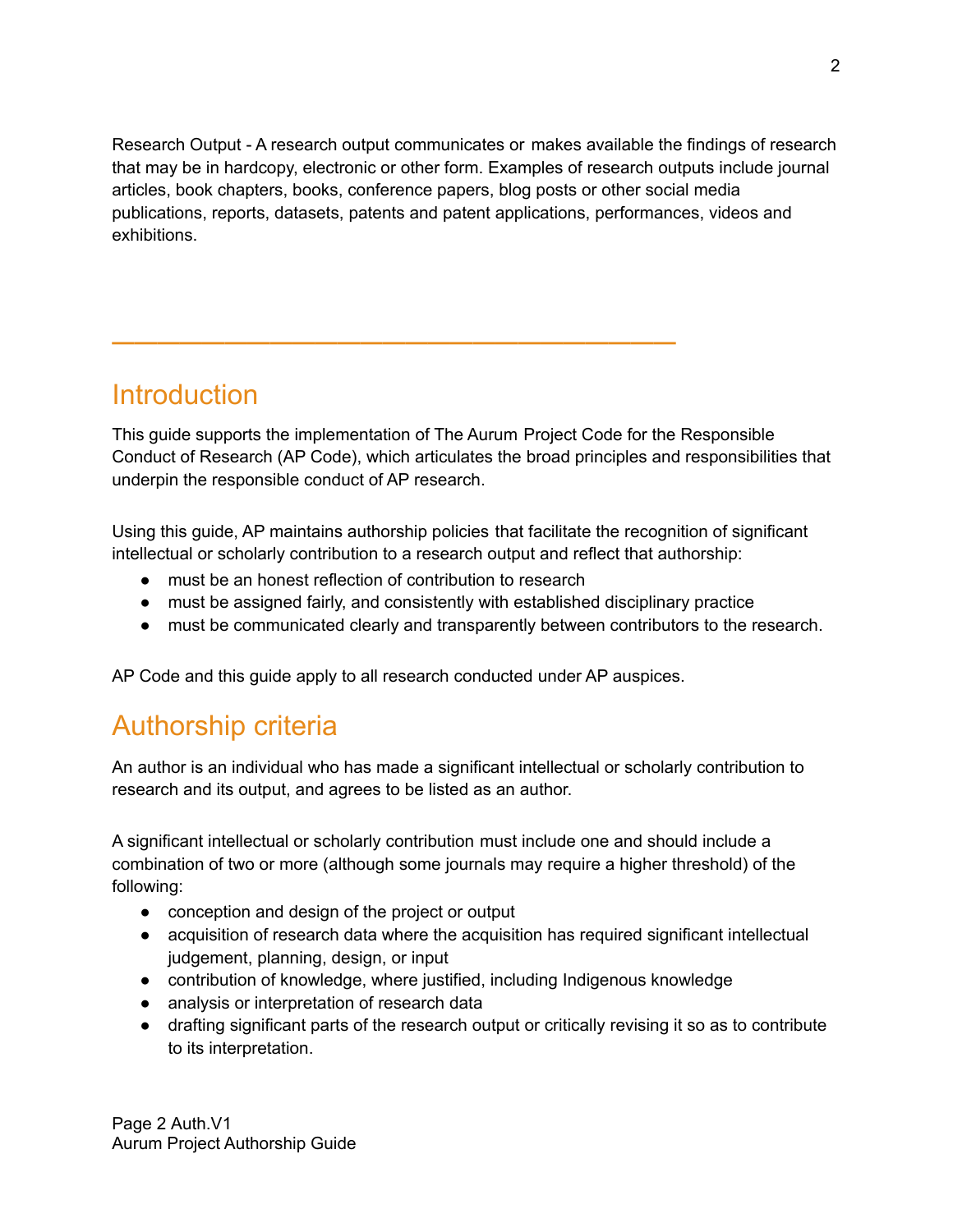Authorship must not be attributed when an individual has not made a significant intellectual or scholarly contribution to a research output and, as a general rule, all those who have made a significant intellectual or scholarly contribution should be named as authors. If an individual is unwilling to be accountable for their contribution by being named as an author, their contribution should generally not be included in the research output.

Authorship should not be attributed solely on the basis of:

- the provision of funding, data, materials, infrastructure or access to equipment
- the provision of routine technical support, technical advice or technical assistance
- the position or profession of an individual, such as their role as the author's supervisor or head of department ('gift authorship')
- whether the contribution was paid for or voluntary
- the status of an individual who has not made a significant intellectual or scholarly contribution being such that it would elevate the esteem of the research ('guest authorship').

For a person to claim, demand, or accept authorship without having made a significant intellectual or scholarly contribution is a breach of AP Code. Similarly, it is a breach of AP Code for a person to offer or attribute authorship to someone who has not made a significant intellectual or scholarly contribution.

Students and junior researchers may be entitled to authorship, notwithstanding that they may have been more closely supervised.

Sometimes the editor of a significant collective work or anthology of research papers has made contributions analogous to those of authors and, in such cases, similar criteria may apply to 'editor' as to 'author'. However, the term 'editor' should be applied only to a person who has played a significant role in the intellectual shaping of a publication.

All listed authors are collectively accountable for the whole research output. An individual author is directly responsible for the accuracy and integrity of their contribution to the output. Authors should have confidence in the accuracy and integrity of the contributions of their cop-authors.

# AP Responsibilities

AP policies should apply to the authorship of all research outputs (including non-traditional research outputs) and the attribution of authorship in other documents related to research, such as research proposals, grant applications, reports for funding agencies, tenders, patents and patent applications, etc.

AP policies should also apply to web-based publications and applications, including professional blogs and any form of authored research output that is made publicly available.

This authorship policy is readily accessible via AP's website.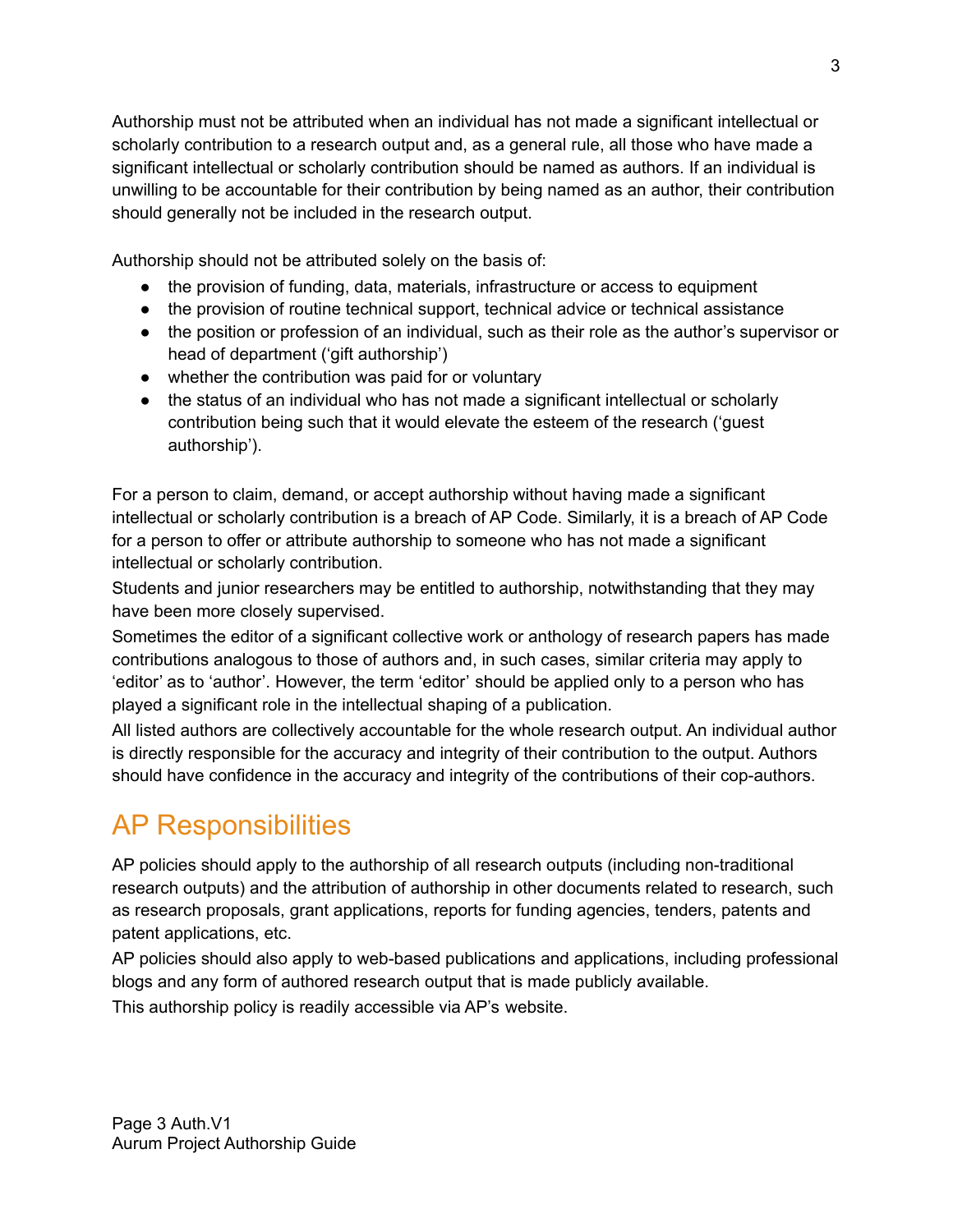## Responsibilities of researchers

The corresponding author has primary responsibility for ensuring that all contributors to the research output are properly recognised regardless of their position or any changes in their position or role. All authors should alert the corresponding author to any author or contributor who may have been inadvertently omitted. References in this paragraph should be interpreted to include contributions from student and junior researchers.

'Ghost authorship'—where an individual such as a research assistant or industry researcher meets the criteria for authorship but is not acknowledged as an author—is not an acceptable practice, and is inconsistent with the principles and responsibilities of AP Code and this guide.

A person who qualifies as an author must not be included or excluded without their written agreement. This written agreement should be provided by each author in a timely fashion. A record of each written agreement must be kept.

If an author is deceased, this should be noted in the publication.

All researchers should discuss authorship at an early stage in the research, as well as throughout the research project. Where there is more than one author, it is good practice to have an authorship agreement in place before the commencement of writing up a research project. An authorship agreement does not need to be a formal legal document. It can be in the form of emails, a transcript of an online discussion or other similar evidence of agreement.

The authorship agreement should include:

- identification of those who will be recognised as the authors of the research output
- a description of the contribution that each author has made (or will make) to the research output
- an indication of the order in which the authors appear. The agreed order of authors should be consistent with any applicable disciplinary norms and publication requirements
- identification of at least one corresponding author who is responsible for communication with the publisher and managing communication between the co-authors.

It is the responsibility of the corresponding author to maintain records of the authorship agreement. Where the corresponding author is not from the same institution as other listed authors, authors are encouraged to keep their own records.

As a project evolves, it is important to continue to discuss authorship, especially if new people become involved in the research and make a significant intellectual or scholarly contribution. The corresponding author should retain a record of any agreed changes to the authorship of a research output.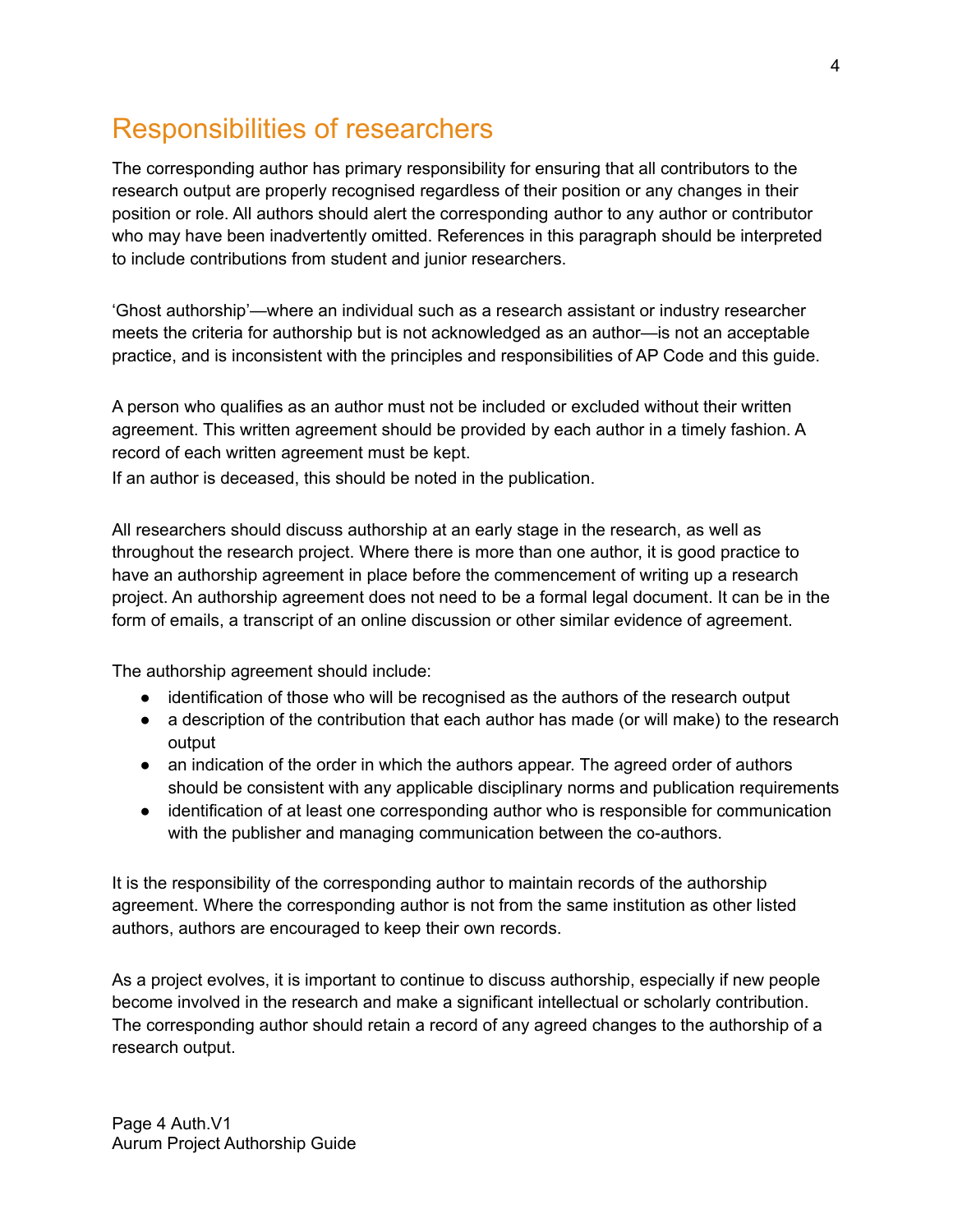Contributions to research that do not meet the criteria for authorship should be acknowledged where appropriate; for example, contributions from individuals providing technical support. It is also good practice to recognise the contribution of research infrastructure.

Researchers intending to publish Indigenous knowledge obtained through sources including unpublished manuscripts, or audio or video recordings, should seek approval from the Indigenous people involved in the project or the community from which that knowledge originates and the individual and collective contributors of the knowledge should be acknowledged, as appropriate.

As a general rule, researchers should obtain permission from named contributors before acknowledging them in research outputs, since acknowledgement may imply a contributor's endorsement of the research output.

Although authors are accountable for the whole research output, the responsibilities associated with this accountability are dependent on the extent and type of contribution made.

Authors are also responsible for taking reasonable steps to ensure the accuracy and integrity of the contributions of all other co-authors. This means that authors should, where feasible, be able to identify which co-authors are responsible for specific other parts of the work and that they should raise any concerns about the accuracy and integrity of the research before submission or publication.

If an individual does not agree to be accountable for their contribution, the contribution should not be included in the research output.

Following publication, all authors must also ensure that any concerns about the accuracy or integrity of any part of the output are appropriately responded to. This may mean providing all necessary evidence to demonstrate the accuracy and integrity of their contribution, or seeking such evidence from the other co-authors. It may result in correcting the public record by way of erratum or retraction.

If an author is deceased (or cannot be contacted after reasonable attempts have been made), all the co-authors must still have confidence in the accuracy and integrity of that author's contribution. In such instances, it may be appropriate for AP to provide written agreement for the inclusion of an author.

Authors must approve the research output before its submission for publication and, in doing so, agree to be accountable for it. Authors must also approve the final version before publication. The final approval process may be coordinated by the publisher, often through the corresponding author.

Page 5 Auth.V1 Aurum Project Authorship Guide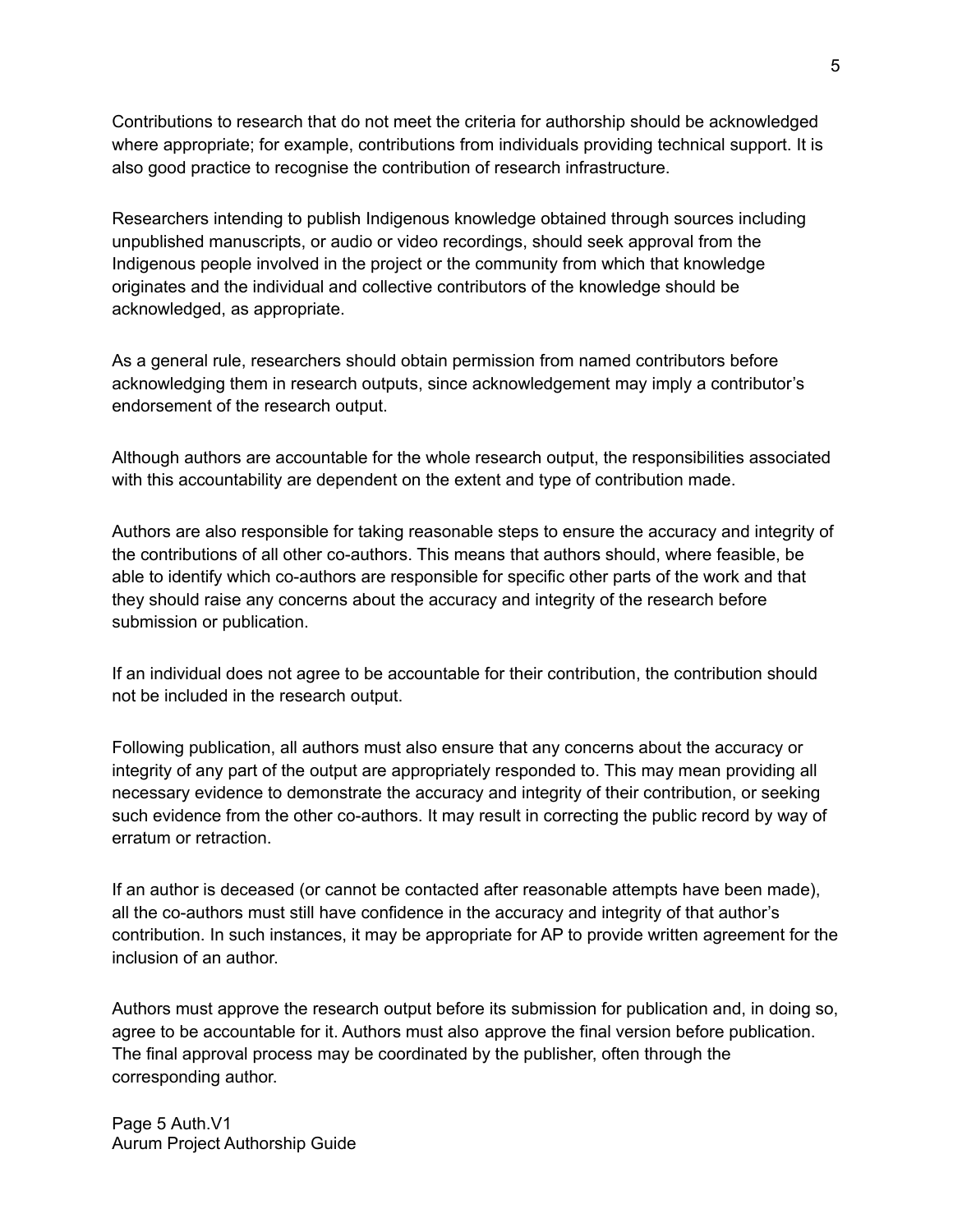The corresponding author must keep written records that confirm that approval has been obtained from all authors.

## Resolution of disputes

Disputes may involve:

- power imbalances between researchers
- researchers who are unwilling to accept authorship and/or accountability for their contribution, obstruct progress of a research output, or fail to cooperate with co-authors
- researchers from multiple institutions.

Researchers must treat fellow researchers and others involved in the research fairly and with respect.

The parties to the dispute should maintain records of agreements reached through direct dialogue or mediation.

# Breaches of the Code

AP should manage and investigate concerns or complaints about potential breaches of AP Code in accordance with the *Guide to Managing and Investigating Potential Breaches of the AP Code for the Responsible Conduct of Research*.

Examples of breaches of AP Code that are related to authorship include, but are not limited to:

- crediting authorship to or accepting authorship from individuals who do not meet the criteria for authorship (for example, honorary, gift or guest authorship)
- failing to ascribe authorship to individuals where those individuals meet the requirements of authorship (for example, ghost authorship)
- attributing authorship to individuals without their consent
- publishing research without the final approval of the attributed authors
- failure to comply with an authorship agreement
- making false claims about the authorship in a grant application.

Researchers should be aware that denial of authorship may raise the potential for plagiarism. Denial of authorship refers to when a person who has met the authorship criteria rejects their inclusion as an author. There may be a potential for plagiarism.

When managing and investigating a potential breach of AP Code regarding authorship, AP should consider the extent to which each author met their authorship responsibilities.

**----------------------------------------------------------------------**